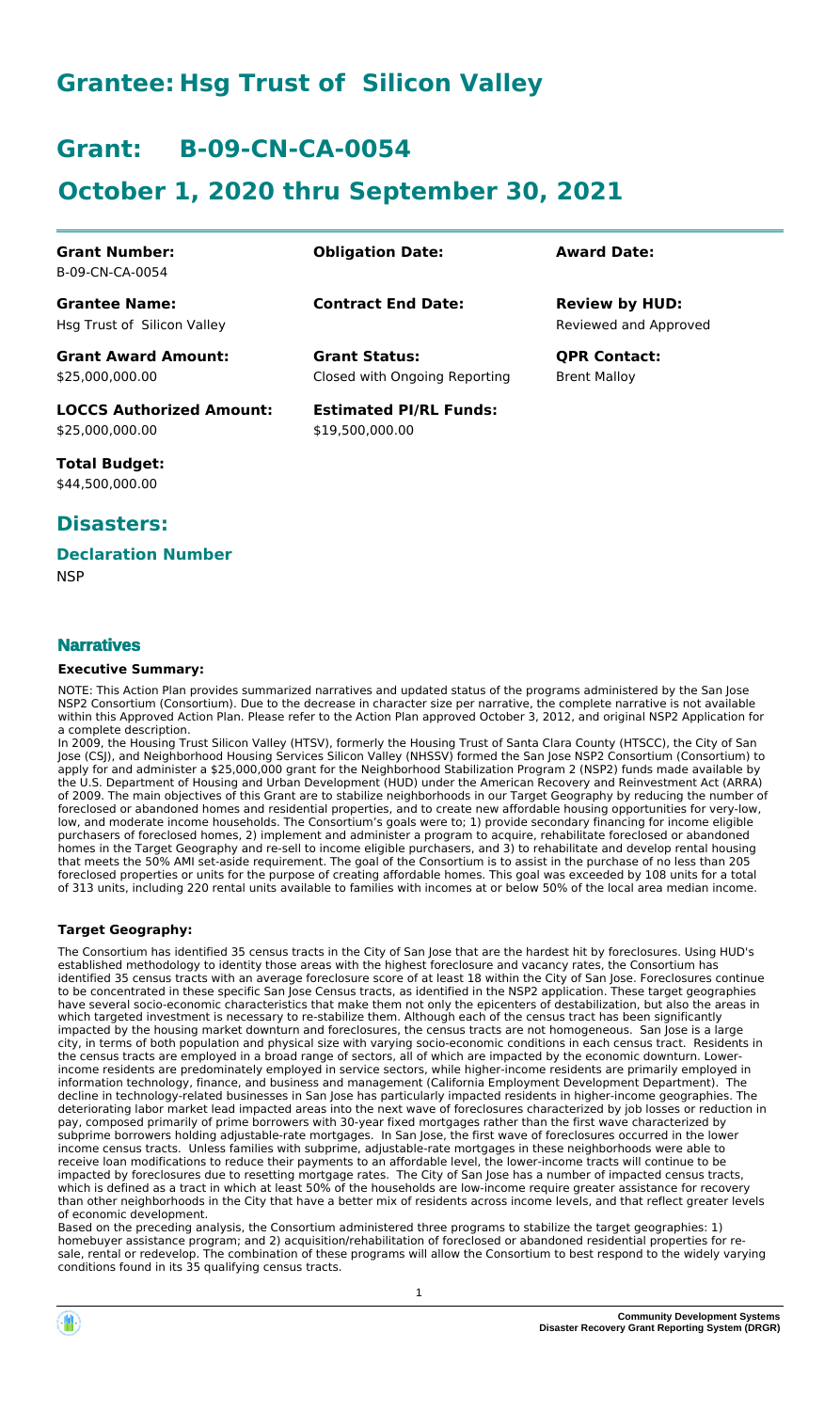#### **Program Approach:**

The Consortium will spend a total of \$25,000,000 to undertake the eligible activities outlined below. Funds will be allocated to target areas with the highest foreclosure impact, and to households earning less than 120% of Area Median Income (LMMI). Pursuant to NSP2 regulations, 25% of the funding will be targeted for the benefit of very-low income households earning at or below 50% of the Area Median Income (VLI).

Activity A - Financing Mechanisms - Purchase Assistance Loans. As amended, under the eligible activity (A) Establish Financing Mechanisms, the Consortium plans to allocate up to \$64,245.00 to this program to assist a minimum of 1 eligible homebuyer to purchase a foreclosed home by providing down payment and/or closing cost assistance.

Activity B – Acquisition/Rehab -As amended, offers three activity types: 1) Purchase Assistance Loans (PAL) - Homeownership Assistance to very-low, low- and moderate-income households (51 units); 2) Dream Home (DH) – Acquisition/rehabilitation and resale of residential structures to LMMI households (41 Units); 3) LH 25% Set-Aside Rental housing program for households at or below 50% AMI (VLI) (58 units).

PAL is available to income eligible homebuyers purchasing a foreclosed home, on an over-the-counter basis. PAL provides homeownership assistance up to \$50,000, or 20% of the purchase price of the home, whichever is less. The eligible uses will include down payment assistance not to exceed 50% of purchase price, closing costs and minor repairs of foreclosed homes to facilitate the acquisition. The loan will be a 30-year payment-deferred promissory note secured by a deed of trust, held in second or third position, and at a 3% deferred, simple interest rate. The note will be due in 30 years, or at sale, title transfer, refinance or expiration of note and affordability term as a balloon payment. This model has been adopted from the HOME Program-Homebuyer Activities, Recapture/Resale. All recipients of funds will be required to make a minimum 3% down payment and attend at least 8 hours of homebuyer counseling offered by Consortium member NHSSV or another HUDapproved counseling service. The assisted unit must remain as the homeowner's primary residence.

Dream Home is an acquisition/rehabilitation and resale program. The Consortium will acquire and rehabilitation foreclosed or abandoned homes and re-sell to income eligible homebuyers. The eligible uses will include down payment assistance not to exceed 50% of purchase price, closing costs and minor repairs of foreclosed homes to facilitate the acquisition. The loan will be a 30-year payment-deferred promissory note secured by a deed of trust, held in second or third position, and at a 3% deferred, simple interest rate. The note will be due in 30 years, or at sale, title transfer, refinance or expiration of note and affordability term as a balloon payment. This model has been adopted from the HOME Program-Homebuyer Activities, Recapture/Resale. All recipients of funds will be required to make a minimum 3% down payment and attend at least 8 hours of homebuyer counseling offered by Consortium member NHSSV or another HUD-approved counseling service. The assisted unit must remain as the homeowner's primary residence.

LH 25% is an acquisition of a foreclosed/abandoned multifamily residential property, requirings

#### **Program Approach:**

ubstantial rehabilitation. This residential property will be available to households at or below 50% AMI. Activity E – Development of Vacant Properties. As amended, construction of new housing under LH 25% Set-Aside Rental housing program for households at or below 50% AMI (VLI) (162 units).

#### **Consortium Members:**

The San Jose NSP2 Consortium is composed of Housing Trust Silicon Valley, who will serve as the Lead Agency of the Consortium, the City of San Jose Housing Department (City) and Neighborhood Housing Services Silicon Valley\* (NHSSV). The Consortium combines the strengths of its three member organizations to build on their respective expertise and to maximize efficiency and effectiveness. Each of the members has direct experience administering all of the various programs and activities outlined in this application. Each has been engaged in housing acquisition and rehabilitation. Each has managed down payment assistance programs. Each has leveraged millions of dollars in lending capital on behalf of its low- and moderate-income constituents. Each has been deeply engaged in neighborhood revitalization activities over the past ten years either directly or through the provision of development financing. Each has close working relationships with the business and real estate sectors; and with the low-income communities afflicted by the foreclosure crisis. The Consortium currently possesses the capacity to both implement the scope of work quickly upon receipt of the NSP funds and to leverage extensive administrative and programmatic staff resources. Because of this depth of experience and capacities, the Consortium is able to implement the proposed activities while utilizing less than the permitted 10% maximum for administration; thus dedicating a greater percentage of NSP-2 funds to bringing direct impact on selected San Jose neighborhoods.

\*NHSSV ceased operations in 2015 and finalized dissolution in 2016.

#### **How to Get Additional Information:**

To learn more about the San Jose Consortium and our NSP2 grant, please contact the following individuals and organizations: Lead Agency: Housing Trust Silicon Valley (formerly Housing Trust of Santa Clara County)-www.housingtrustsv.org - 75 E. Santa Clara Street, Suite 1350, San Jose, CA 95113

Contact: Kevin Zwick, Chief Executive Officer -kevin@housingtrustsv.org phone: 408.436.3450 x 225 Contact: Craig Mizushima, Chief Impact Officer-craig@housingtrustsv.org phone: 408.436.3450 x 226 Contact: Julie Maholwald, Chief Financial Officer - juliem@housingtrustsv.orgphone: 408.436.3450 x 227 Consortium Member - City of San Jose Housing Department - www.sjhousing.org -- 200 East Santa Clara Street, 12th Floor, San Jose, CA 95113

Contact: Jacky Morales-Ferrand - Director - jacky.morales-ferrand@sanjoseca.gov phone: 408.535.3855 Consortium Member - Neighborhood Housing Services Silicon Valley - www.nhssv.org -- Agency dissolved.

| <b>Overall</b>                                 | <b>This Report Period</b> | <b>To Date</b>  |
|------------------------------------------------|---------------------------|-----------------|
| <b>Total Projected Budget from All Sources</b> | \$0.00                    | \$41,032,926.17 |
| <b>Total Budget</b>                            | \$0.00                    | \$37,840,688.44 |
| <b>Total Obligated</b>                         | \$0.00                    | \$37,680,467.86 |
| <b>Total Funds Drawdown</b>                    | \$0.00                    | \$37,700,061.43 |
| <b>Program Funds Drawdown</b>                  | \$0.00                    | \$25,000,000.00 |
| <b>Program Income Drawdown</b>                 | \$0.00                    | \$12,700,061.43 |
| <b>Program Income Received</b>                 | \$478,076.29              | \$20,356,795.83 |
|                                                |                           |                 |

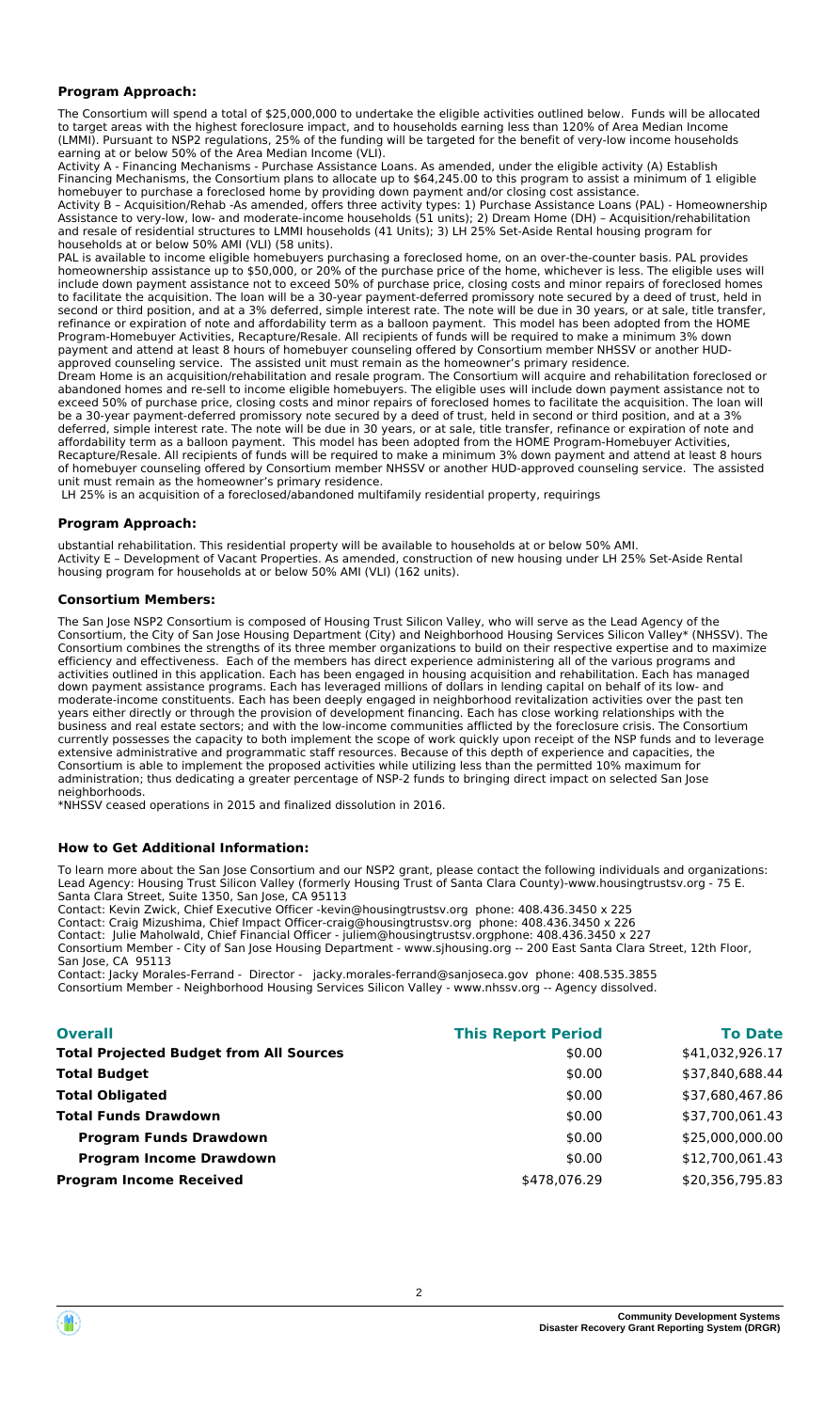| <b>Total Funds Expended</b><br><b>HUD Identified Most Impacted and Distressed</b> | \$0.00<br>\$0.00 | \$37,641,598.25<br>\$0.00 |
|-----------------------------------------------------------------------------------|------------------|---------------------------|
| <b>Other Funds</b>                                                                | \$0.00           | \$3,192,237.73            |
| Match Funds                                                                       | \$0.00           | \$3,192,237.73            |
| Non-Match Funds                                                                   | \$0.00           | \$0.00                    |
| <b>Funds Expended</b>                                                             |                  |                           |

| <b>Overall</b>                      | <b>This Period</b> | <b>To Date</b>  |
|-------------------------------------|--------------------|-----------------|
| City of San Jose                    | \$0.00             | \$28,868,812.16 |
| <b>Housing Trust Silicon Valley</b> | \$0.00             | \$0.00          |
| Housing Trust of Santa Clara County | \$0.00             | \$8,772,786.09  |

## **Progress Toward Required Numeric Targets**

| <b>Requirement</b>                       | <b>Target</b>   | <b>Projected</b> | <b>Actual</b>   |
|------------------------------------------|-----------------|------------------|-----------------|
| <b>Overall Benefit Percentage</b>        | 99.00%          | $.00\%$          | $.00\%$         |
| <b>Minimum Non Federal Match</b>         | \$.00           | \$750,000.00     | \$3,192,237.73  |
| <b>Overall Benefit Amount</b>            | \$42,181,790.33 | \$.00            | \$.00           |
| <b>Limit on Public Services</b>          | \$.00           | \$.00            | \$.00           |
| <b>Limit on Admin/Planning</b>           | \$2,500,000.00  | \$1,892,130.98   | \$1,751,503.97  |
| <b>Limit on Admin</b>                    | \$.00           | \$1,892,130.98   | \$1,751,503.97  |
| <b>Most Impacted and Distressed</b>      | \$.00           | \$.00            | \$.00           |
| <b>Progress towards LH25 Requirement</b> | \$11,125,000.00 |                  | \$15,575,849.52 |

## **Overall Progress Narrative:**

Taylor Oaks Apartments B-02-400 Activity Description

A total of \$82,194.00 of program income was received during the reporting period.

There were five (5) income qualified new households that moved into the community and maintains 99% occupancy. Taylor Oaks continues to provide housing to 58 households per their regulatory agreement as well as continues to follow their affirmative marketing plan. The property has experienced no operating issues. There are currently no issues filling vacant units quickly and the property maintains a waitlist. Annual inspection for this property was most recently completed on June 30, 2021.

Monterey Village E-03-200 Activity Description

No program income was generated during the reporting period.

There were no new households that moved into the community and the community maintains 99% occupancy. Monterey Village continues to provide housing to 18 households per their regulatory agreement as well as continues to follow their affirmative marketing plan. The property has experienced no operating issues. There are currently no issues filling vacant units quickly and the property maintains a waitlist. Annual inspection for this property was most recently completed on June 30, 2021.

Ford Road Plaza E-03-200 Activity Description

A total of \$4,416.00 of program income was received during the reporting period.

There were four (4) income qualified new households that moved into the community and maintains 99% occupancy. Ford & Monterey (Family Apartments) continues to provide housing to 74 households per their regulatory agreement as well as continues to follow their affirmative marketing plan. The property has experienced no operating issues. There are currently no issues filling vacant units quickly and the property maintains a waitlist. Annual inspection for this property was most recently completed on June 30, 2021.

Dream Home B-02-300 Activity Description

A total of \$291,466.29 of program income was received during the reporting period. Six (4) paid-off their loans by either selling or refinancing. Additionally, two (2) homeowners decided to make payments towards their outstanding balances. There are no difficulties for these homeowners. The real estate market remains especially strong despite COVID, homes are selling quickly. Further, interest rates have fallen to record lows, so borrowers can refinance their first loans to lower their monthly payments.

## **Project Summary**

| <b>Project #, Project Title</b>  | <b>This Report</b>                      | <b>To Date</b>                          |                                         |  |
|----------------------------------|-----------------------------------------|-----------------------------------------|-----------------------------------------|--|
|                                  | <b>Program Funds</b><br><b>Drawdown</b> | <b>Project Funds</b><br><b>Budgeted</b> | <b>Program Funds</b><br><b>Drawdown</b> |  |
| 0001, Financing Mechanisms       | \$0.00                                  | \$64,245,00                             | \$64.244.92                             |  |
| 0002, Acq/Rehab (Eligible Use B) | \$0.00                                  | \$26,052,032.93                         | \$16,936,221.84                         |  |
| 0003. Administration             | \$0.00                                  | \$2,100,000,00                          | \$626,031,05                            |  |

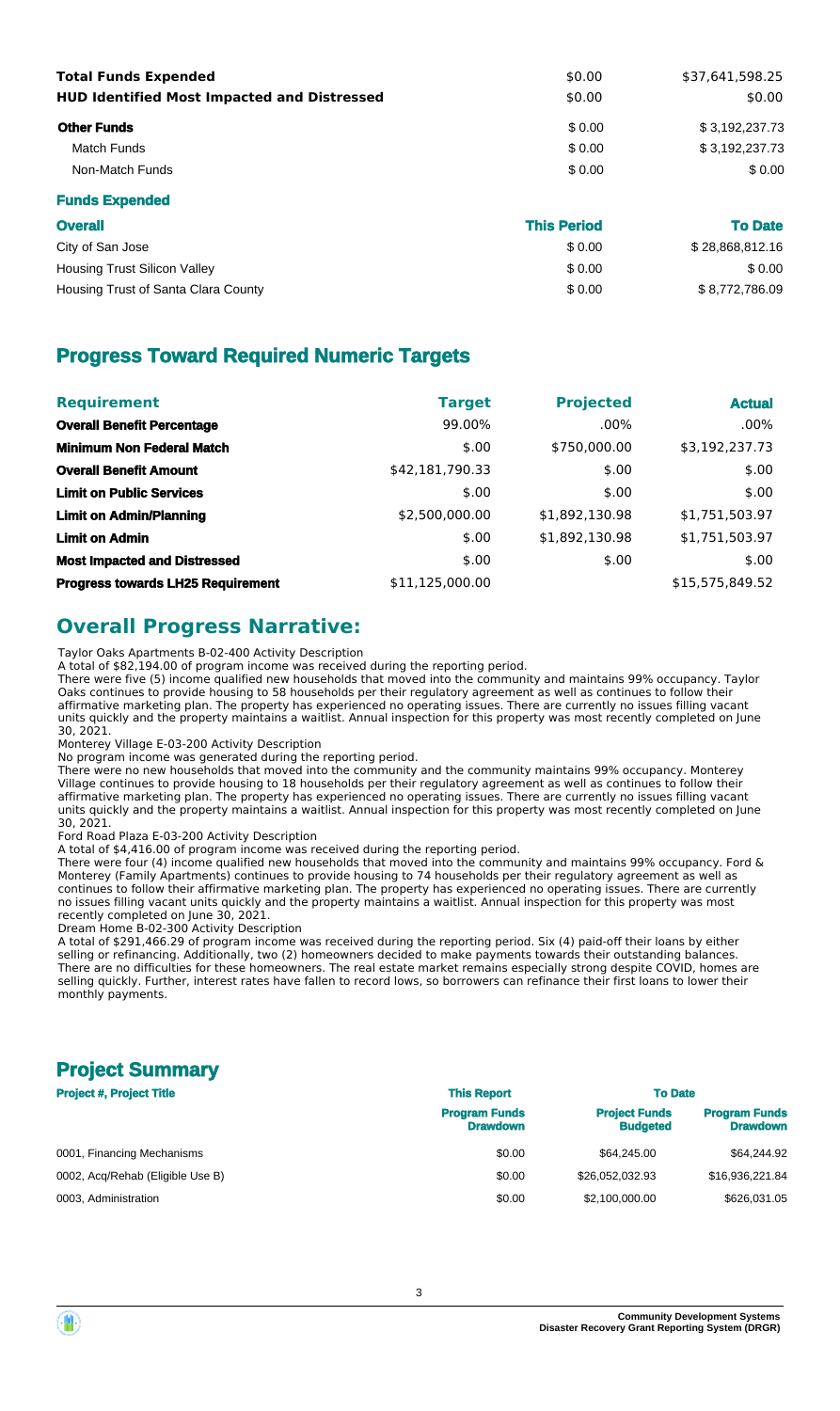| 0004, Construction (Eligible Use E) | \$0.00 | \$10.481.605.00 | \$7,373,502.19 |
|-------------------------------------|--------|-----------------|----------------|
| 0005, NSP2 Program Income Waiver    | \$0.00 | \$0.00          | \$0.00         |

# **Activities**

**Project # / 0002 / Acq/Rehab (Eligible Use B)**

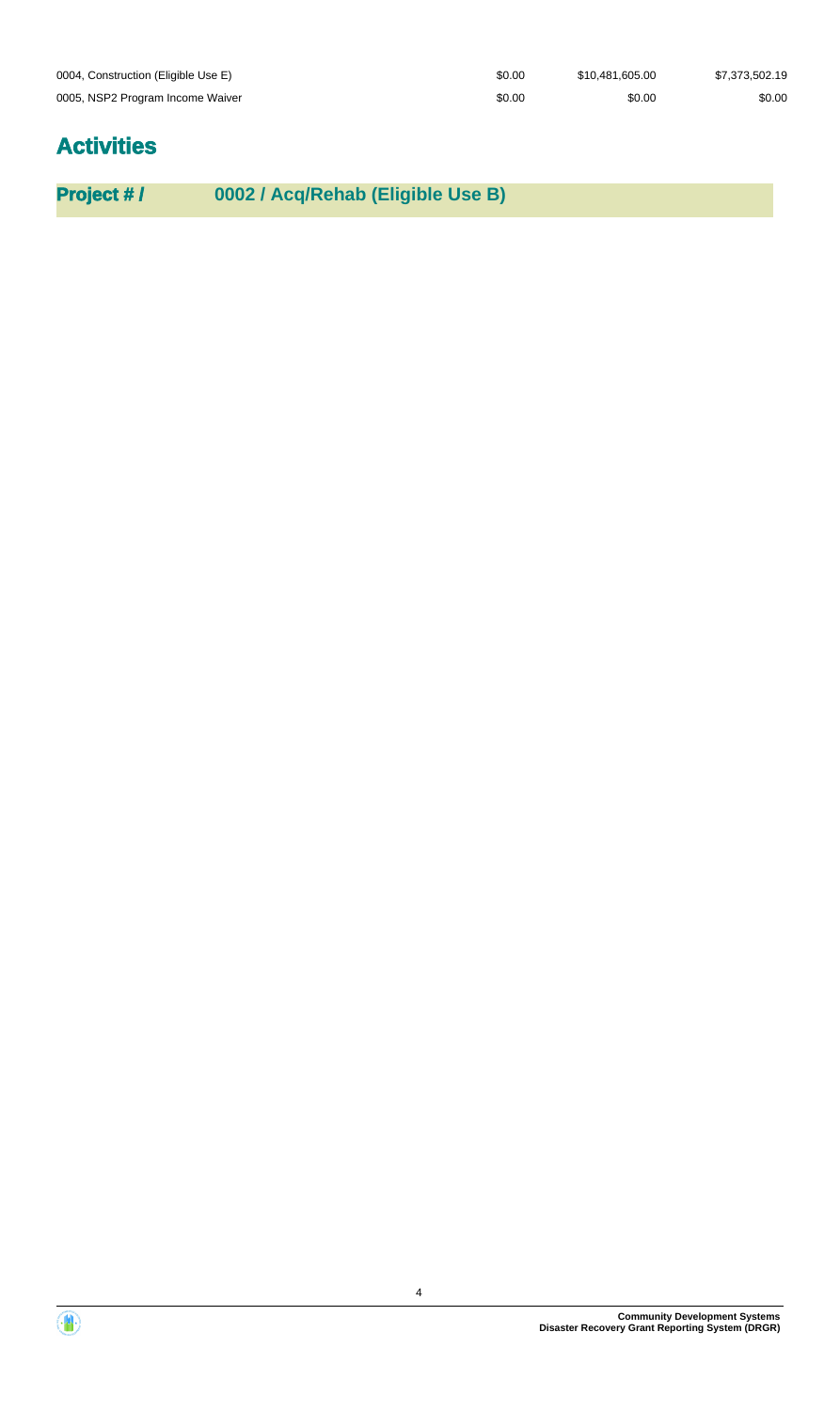## **Grantee Activity Number: B-02-200 Activity Title: PAL - LMMI**

| <b>Activity Type:</b>                                | <b>Activity Status:</b>                    |
|------------------------------------------------------|--------------------------------------------|
| Homeownership Assistance to low- and moderate-income | Completed                                  |
| <b>Project Number:</b>                               | <b>Project Title:</b>                      |
| 0002                                                 | Acq/Rehab (Eligible Use B)                 |
| <b>Projected Start Date:</b>                         | <b>Projected End Date:</b>                 |
| 07/01/2010                                           | 12/30/2012                                 |
| <b>Benefit Type:</b>                                 | <b>Completed Activity Actual End Date:</b> |
| Direct (HouseHold)                                   |                                            |
| <b>National Objective:</b>                           | <b>Responsible Organization:</b>           |
| NSP Only - LMMI                                      | Housing Trust of Santa Clara County        |

| <b>Overall</b>                                 | Oct 1 thru Sep 30, 2021 To Date |                |
|------------------------------------------------|---------------------------------|----------------|
| <b>Total Projected Budget from All Sources</b> | \$0.00                          | \$2,300,989.68 |
| <b>Total Budget</b>                            | \$0.00                          | \$2,300,989.68 |
| <b>Total Obligated</b>                         | \$0.00                          | \$2,300,989.68 |
| <b>Total Funds Drawdown</b>                    | \$0.00                          | \$2,300,989.68 |
| <b>Program Funds Drawdown</b>                  | \$0.00                          | \$1,378,358.67 |
| <b>Program Income Drawdown</b>                 | \$0.00                          | \$922,631,01   |
| <b>Program Income Received</b>                 | \$100,000.00                    | \$1,646,876.58 |
| <b>Total Funds Expended</b>                    | \$0.00                          | \$2,300,989.68 |
| Housing Trust of Santa Clara County            | \$0.00                          | \$2,300,989.68 |
| <b>Most Impacted and Distressed Expended</b>   | \$0.00                          | \$0.00         |

### **Activity Description:**

Q4 2017 - Prior period adjustments were made deleting two VLI and adding one LMMI. Voucher and demographic adjustments were made to reflect adjustment.

Q4 2013 - Given the continuous recovery of the housing market and challenges acquiring new properties, the NSP2 Consortium met to re-evaluate the NSP2 programs and goals. The Consortium concluded that the most prudent direction was to reduce the production goals of the PALProgram to 44 from 75 units and redirect remaining funds to a \$4 million multifamily NOFA.

Under the eligible activity (B) Acquisition/Rehab, the Consortium plans to allocate up to \$2,535,755 to this program to assist up to 75 eligible homebuyers purchase foreclosed homes by providing downpayment and/or closing cost assistance. Downpayment assistance will not exceed 50% of lender's required downpayment. As administrator of the Purchase Assistance Loan, Housing Trust Silicon Valley (HTSV), formerly the Housing Trust of Santa Clara County (HTSCC), will award homeowership assistance loans of up to \$50,000 or 50% of the lender's required downpayment, whichever is less, to income eligible homebuyers purchasing foreclosed homes, on an over-the-counter basis. The eligible uses will include downpayment assistance not to exceed 50% of lender required downpayment, closing costs and minor repairs of foreclosed homes to facilitate the acquisition.

The loan will be a 30-year interest deferred promissory note secured by a deed of trust, held in second or third position, and at a 0% simple interest rate. The note will be due in 30 years, or at sale, title transfer, refinance or expiration of note and affordability term as a balloon payment; except in the event of a foreclosure that results in no net proceeds or when the net proceeds are insufficient to repay the full amount of the assistance. If there are no net proceeds from the sale, then the remaining balance of the loan shall be forgiven. This model has been adopted from the HOME Program-Homebuyer Activities, Recapture/Resale requirements.

All recipients of funds will be required to make a minimum 3% downpayment and attend at least 8 hours of homebuyer counseling offered by Consortium member Neighborhood Housing Services Silicon Valley or another HUD-certified homebuyer counseling service. The assisted unit must remain as the homeowner's primary



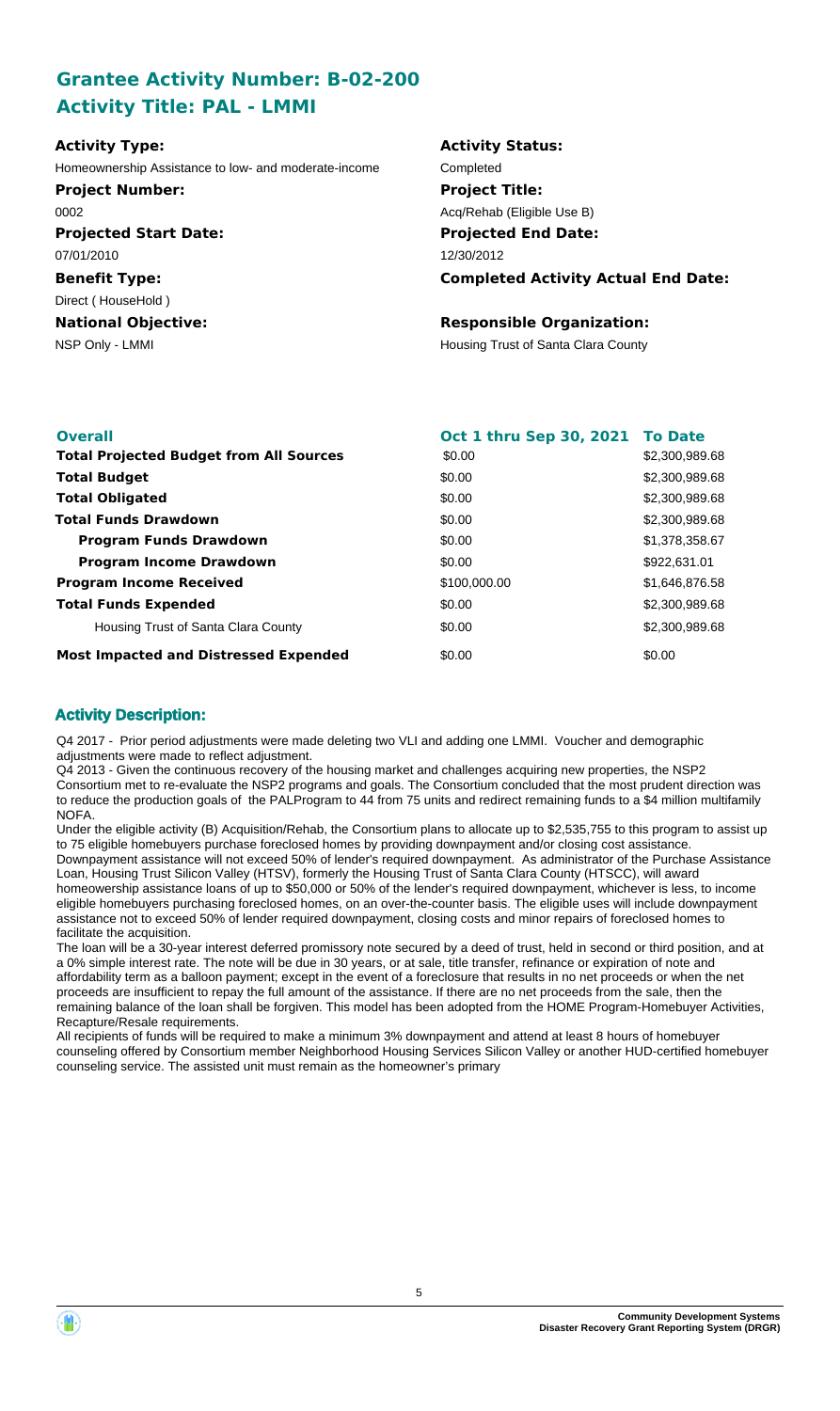residence.

Though property values have decreased over 35% in the targeted areas, the cost of housing in Santa Clara County remains high. The Purchase Assistance Loan program will enable income eligible households to realize affordable homeownership while participating in community neighborhood stabilization efforts supported by the City Code Enforcement Unit, Strong Neighborhood Initiative, and the Foreclosure Prevention Task Force, a consortium of nonprofit housing and legal services agencies, real estate and lending professionals, and local jurisdictions.

Purchase Assistance Loan financing will also be made available to income eligible households purchasing homes that the Consortium has acquired and rehabilitated as part of eligible use (B).

The Consortium will ensure that the homebuyer obtains a mortgage loan from a lender who agrees to comply with the bank's regulator's guidance for non-traditional mortgages under the Statement of Subprime Mortgage Lending issued by the Office of Comptroller of the Currency, Board of Governors of the Federal Reserve System, Federal Deposit Insurance Corporation, Department of Treasury and National Credit Union Administration (Statement). In accordance with the Statement, the Consortium will not permit homebuyers to obtain subprime mortgages for whom such mortgages are inappropriate, including homebuyers who qualify for traditional mortgage loans.

Additionally, if an NSP2 assisted home was previously assisted with HOME funds, but on which the affordability restrictions have been terminated through foreclosure or transfer in lieu of foreclosure (Deed in Lieu), the Consortium will revive the HOME affordability restrictions to the greater of the remaining period of HOME affordability or the continuing affordability requirement as stipulated.

#### **Location Description:**

35 Census Tracts in San Jose that score an average of 18 or higher on HUD's NSP2 foreclosure need tool using Method 1. These Census Tracts comprise our Target Georaphy and are located throughout San Jose. This Target Geography includes Central San Jose, South San Jose, Alum Rock, Edenvale, Coyote, Willow Glen, Berryessa, and Evergreen.

#### **Activity Progress Narrative:**

## **Accomplishments Performance Measures**

|                         | <b>This Report Period</b> | <b>Cumulative Actual Total / Expected</b> |
|-------------------------|---------------------------|-------------------------------------------|
|                         | <b>Total</b>              | <b>Total</b>                              |
| # of Housing Units      |                           | 44/44                                     |
| # of Singlefamily Units |                           | 44/44                                     |

#### **Beneficiaries Performance Measures**

|                 |     |            | <b>This Report Period</b> |      | <b>Cumulative Actual Total / Expected</b> |              |          |
|-----------------|-----|------------|---------------------------|------|-------------------------------------------|--------------|----------|
|                 | Low | <b>Mod</b> | <b>Total</b>              | Low  | <b>Mod</b>                                | <b>Total</b> | Low/Mod% |
| # of Households |     |            |                           | 16/0 | 28/29                                     | 44/44        | 100.00   |
| # Owner         |     |            |                           | 16/0 | 28/29                                     | 44/44        | 100.00   |

## **Activity Locations**

#### **No Activity Locations found.**

**Other Funding Sources**

No Other Funding Sources Found

## **Other Funding Sources Budgeted - Detail**

## **No Other Match Funding Sources Found**

**Activity Supporting Documents:** None



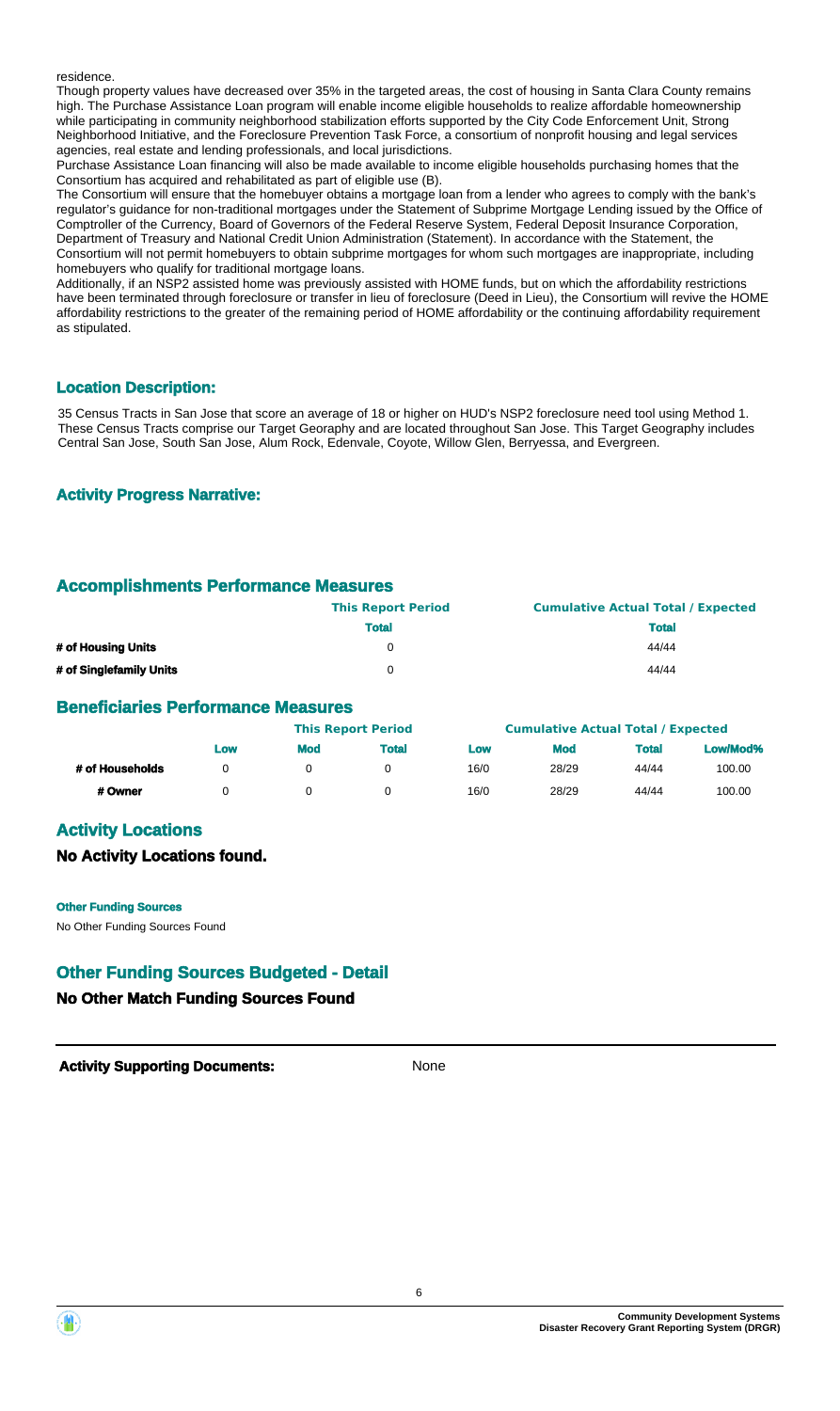## **Grantee Activity Number: B-02-300 Activity Title: Acquisition-Rehab-Resale - LMMI**

| <b>Activity Type:</b>                                   | <b>Activity Status:</b>                    |
|---------------------------------------------------------|--------------------------------------------|
| Rehabilitation/reconstruction of residential structures | Completed                                  |
| <b>Project Number:</b>                                  | <b>Project Title:</b>                      |
| 0002                                                    | Acq/Rehab (Eligible Use B)                 |
| <b>Projected Start Date:</b>                            | <b>Projected End Date:</b>                 |
| 07/01/2010                                              | 12/30/2015                                 |
| <b>Benefit Type:</b>                                    | <b>Completed Activity Actual End Date:</b> |
| Direct (HouseHold)                                      |                                            |
| <b>National Objective:</b>                              | <b>Responsible Organization:</b>           |
| NSP Only - LMMI                                         | City of San Jose                           |
|                                                         |                                            |
|                                                         |                                            |

| <b>Overall</b>                                 | Oct 1 thru Sep 30, 2021 To Date |                 |
|------------------------------------------------|---------------------------------|-----------------|
| <b>Total Projected Budget from All Sources</b> | \$0.00                          | \$18,007,473.34 |
| <b>Total Budget</b>                            | \$0.00                          | \$18,007,473.34 |
| <b>Total Obligated</b>                         | \$0.00                          | \$18,007,473.34 |
| <b>Total Funds Drawdown</b>                    | \$0.00                          | \$18,007,473.34 |
| <b>Program Funds Drawdown</b>                  | \$0.00                          | \$10,721,957.25 |
| <b>Program Income Drawdown</b>                 | \$0.00                          | \$7,285,516.09  |
| <b>Program Income Received</b>                 | \$291,466.29                    | \$12,949,442.25 |
| <b>Total Funds Expended</b>                    | \$0.00                          | \$18,007,473.34 |
| City of San Jose                               | \$0.00                          | \$18,007,473.34 |
| <b>Most Impacted and Distressed Expended</b>   | \$0.00                          | \$0.00          |

## **Activity Description:**

Q4 2017 - Green features were included in this report. The Consortium's focus was to mitigate damage due to deferred maintenance and vandalism, while integrating energy efficient technology where practicable. In addition to the features listed above, use of low VOC paints and flooring were also utilized. Native, draught tolerant plants and drip irrigation systems were also used to minimize water useage.

Q4 2013-Given the continuous recovery of the housing market and challenges acquiring new properties, the NSP2 Consortium met to re-evaluate the NSP2 programs and goals. The Consortium concluded that the most prudent direction was to reduce the production goals of the and Dream Home Program to 41 units, and redirect the remaining funds to a \$4 million multifamily NOFA.

The City of San Jose, as the responsible entity for the Consortium, will seek to purchase a portfolio of foreclosed homes in the target geography from one or more lenders or in the market at a 1% discount of the current market appraised value as defined as a property value established through an appraisal made in conformity with URA appraisal requirements.

Following acquisition, the City will rehabilitate the homes to mitigate any damage due to deferred maintenance or vandalism. Energy saving green technology will be incorporated whenever practicable and utilizing the Build-It-Green system. Common upgrades such as furnace replacement, duct sealing, attic insulation and replacement lights and appliance upgrades can potentially reduce energy bills by up to 38%. The homes will then be sold to income-qualified households at or below the City's cost of acquisition and rehabilitation.

The Consortium will allocate up to \$10,639,000 to this program. In addition to the direct acquisition and/or rehabilitation of foreclosed properties by the City, funds will be made available to nonprofit and responsible for-profit developers through a competitive RFQ process. We estimate that up to \$360,000 of NSP funds will be invested in each house which will be repaid by the sales proceeds. The first phase of the program will consist of up to 33 homes. As homes are sold to qualified households, the funds will revolve, enabling the purchase and rehabilitation of the second phase of 20 homes. Homebuyers under this program will be required to meet the

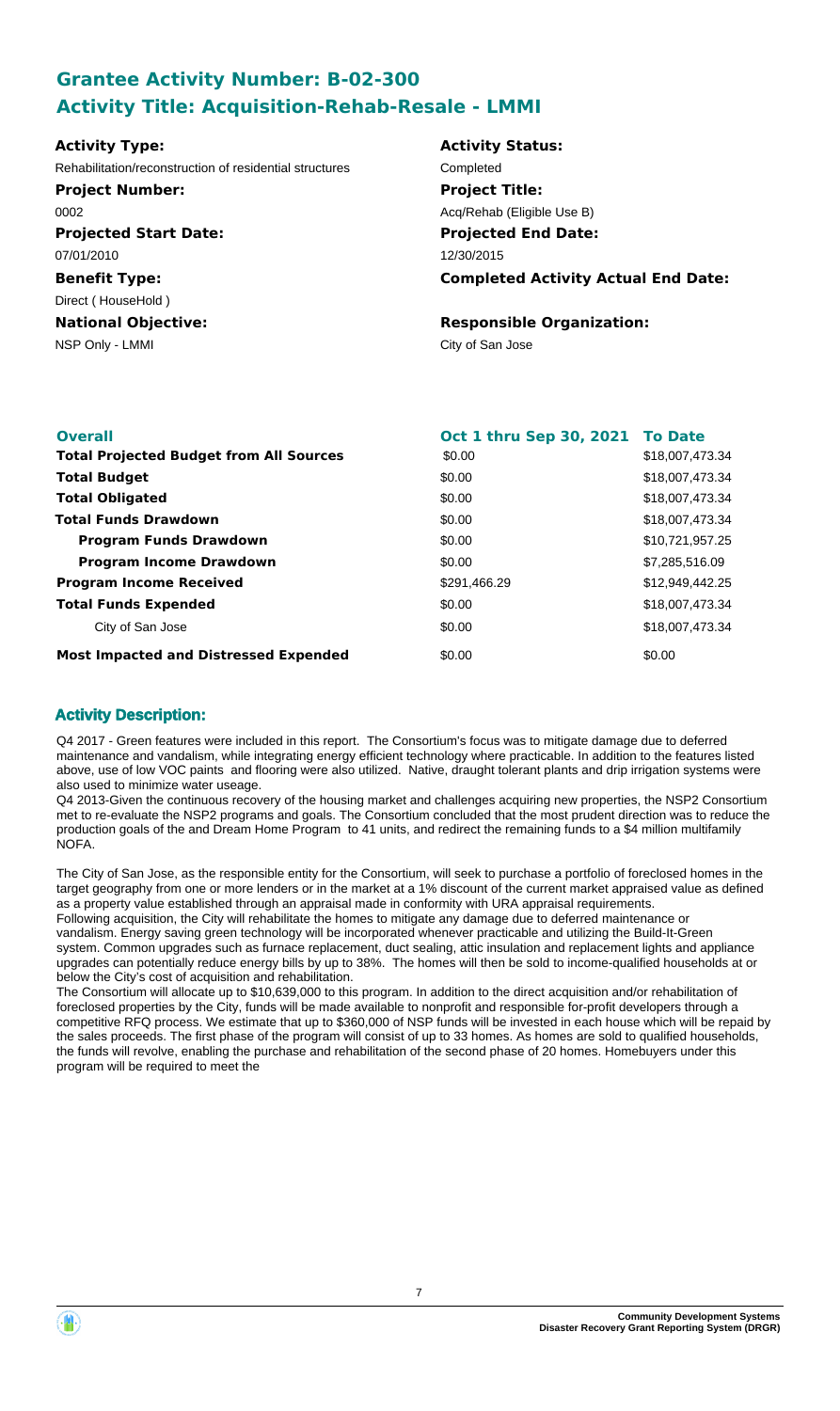same criteria as required the Purchase Assistance Loan Program, which includes a minimum 3% down-payment, successfully complete a minimum of 8 hours of homebuyer counseling as offered by Consortium member Neighborhood Housing Services of Silicon Valley or another HUD-certified homeownership service, and occupy the assisted home as their primary residence. Market research by the Consortium has indicated that foreclosed homes requiring extensive rehabilitation in the target market are currently being sold for approximately \$250,000. The Consortium intends to acquire vacant, foreclosed properties that propose the greatest threat of blight, vandalism and gang related activity.

The Consortium expects to purchase a foreclosed property in an identified target area for \$250,000 including the 1% discount, add estimated rehab costs of \$100,000, including contractor profit and overhead of 10%, and an estimated \$10,000 of acquisition and holding costs for a total acquisition and retion cost of \$360,000. Home prices for traditional sales (nonforeclosed properties) of homes in good condition in our target geography range from \$350,000 to \$400,000, ensuring a market will exist for the Consortium's rehabilitated homes.

Based on the example above, this home would be sold to income-qualified households at or below the cost of acquisition and rehabilitation. This would easily provide affordability to a family of four earning up to \$126,600 (120% of County AMI) as shown below, and Soft seconds and equity share loans will be made available to expand the affordability range to low-income families. The Consortium is confident that homes in the target census tracts, particularly homes that have undergone recent rehabilitation, can be sold. According to the Santa Clara County Association oSales Report, the median price for a single-family homes selling under \$500,000 in San Jose is \$365,000. It is anticipated that the homes acquired under this program will be placed on the market well below the overall San Jose median price of \$410,000, enhancing their marketability and promoting the success of the program.

Additional down payment assistance from other sources will be permitted in this program.

Using the housing cost standard of 38%, a household income of approximately \$84,432 would be necessary to qualify for this purchase. For a household size of four with income at the middle-income (120% AMI) maximum of \$126,600 would be able to easily afford this housing purchase.

The Consortium recognizes that acquisition of foreclosed properties is the key to a successful NSP program. The Consortium will work with the Santa Clara County Association of Realtors, the National Association of Hispanic Real Estate Professional, California Association of Mortgage Brokers, Silicon Valley Chapter, and other local lenders to facilitate the acquisition and financing of foreclosed properties in the target market. The Consortium has contacted the National Community Stabilization Trust to request technical assistance in the purchase of properties in bulk prior to listing in the Multiple Listing Service (MLS). The Consortium is familiar with the Real Estate Owned (REO) Property Acquisition Program and REO Capital Fund programs developed by the National Community Stabilization Trust. It is our intention to explore opportunities to participate in these programs.

The Consortium is also working with the foreclosure departments of financial institutions that hold significant quantities of foreclosed property to request their listings of properties in the Target Geographies.

The Department of Housing of the City of San Jose has extensive experience in housing rehabilitation with an active staff of 16, including eight Rehabilitation Inspectors. Housing Rehabilitation staff will provide crucial oversight of housing rehabilitation projects developed by nonprofit or for-profit entities receiving NSP funds to acquire and rehabilitate foreclosed properties. This oversight will insure that the work is done efficiently, in a cost-effective manner, and in compliance with employment and contracting rules as they relate to Equal Opportunity Employment, Section 3 Economic Opportunity, MBE/WBE, Davis-Bacon Act, lead hazard abatement and NEPA. As this oversight is an important component of the Consortium's NSP2 program, the City will be seeking to add an additional Rehabilitation Inspector during the course of this program.

The Consortium plans to conduct an extensive outreach campaign to identify and market homes to low and moderate-income households. Neighborhood Housing Services of Silicon Valley conducts regular first-time homebuyer workshops that will be one avenue for developing a pool of potential buyers. NHSSV generally maintains a pool of 30 to 40 pre-approved, ready-to-buy households. NHSSV, with monitoring by the City of San Jose, Housing Department to ensure compliance with fair housing regulations and efforts to affirmatively further fair housing, will perform the necessary buyer qualification process to insure that income-targeting goals are met. The Housing Department's Homebuyer Program consists of 3 full-time employees knowledgeable and experienced in homebuyer underwriting and will be available to assist with the NSP2 programs.

#### **Location Description:**

Thirty-five (35) Census tracts (tracts) in San Jose qualify as "target geographies" based on HUD's NSP2 need calculation tool using method 1 as specified in the Notice of Funding Availability. (See Table below) Collectively, these tracts average a score of 18 points on the 1-through-20 needs index provided by the NSP calculation tool. Table 1.2 - City of San Jose Qualifying Target Geographies By Census Tract, City, Zip Code, Planning Area 5009.02, San Jose, 95112, Central; 5011, San Jose, 95112, Central 5024, San Jose, 95125, Willow Glen; 5025, San Jose, 95125, Willow Glen 5031.03, San Jose, 95112, South; 5031.06, San Jose, 95122, South 5031.11, San Jose, 95122, South; 5032.04, San Jose, 95111, South; 5032.17, San Jose, 95111, South 5033.04, San Jose, 95121, Evergreen; 5033.05, San Jose, 95122, Evergreen 5033.17, San Jose, 95121, Evergreen; 5033.19, San Jose, 95135, Evergreen 5033.2, San Jose, 95135, Evergreen; 5033.28, San Jose, 95138, Evergreen 5034.01, San Jose, 95122, Alum Rock; 5035.04, San Jose, 95122, Alum Rock 5035.08, San Jose, 95127, Alum Rock; 5035.1, San Jose, 95127, Alum Rock 5037.02, San Jose, 95116, Alum Rock; 5037.06, San Jose, 95116, Alum Rock 5037.07, San Jose, 95116, Alum Rock; 5039, San Jose, 95127, Alum Rock 5040.02, San Jose, 95116, Alum Rock; 5041.02, San Jose, 95127, Alum Rock 5043.1, San Jose, 95131, Berryessa; 5043.18, San Jose, 95112, Berryessa 5120.01, San Jose, 95138, Edenvale; 5120.02, San Jose, 95138, Edenvale 5120.16, San Jose,95123, Edenvale; 5120.17, San Jose, 95111, Edenvale 5120.21, San Jose, 95136, Edenvale; 5120.23, San Jose, 95123, Edenvale 5120.29, San Jose, 95123, Edenvale 5123.04, San Jose/ Morgan Hill, 95037, Coyote

#### **Activity Progress Narrative:**

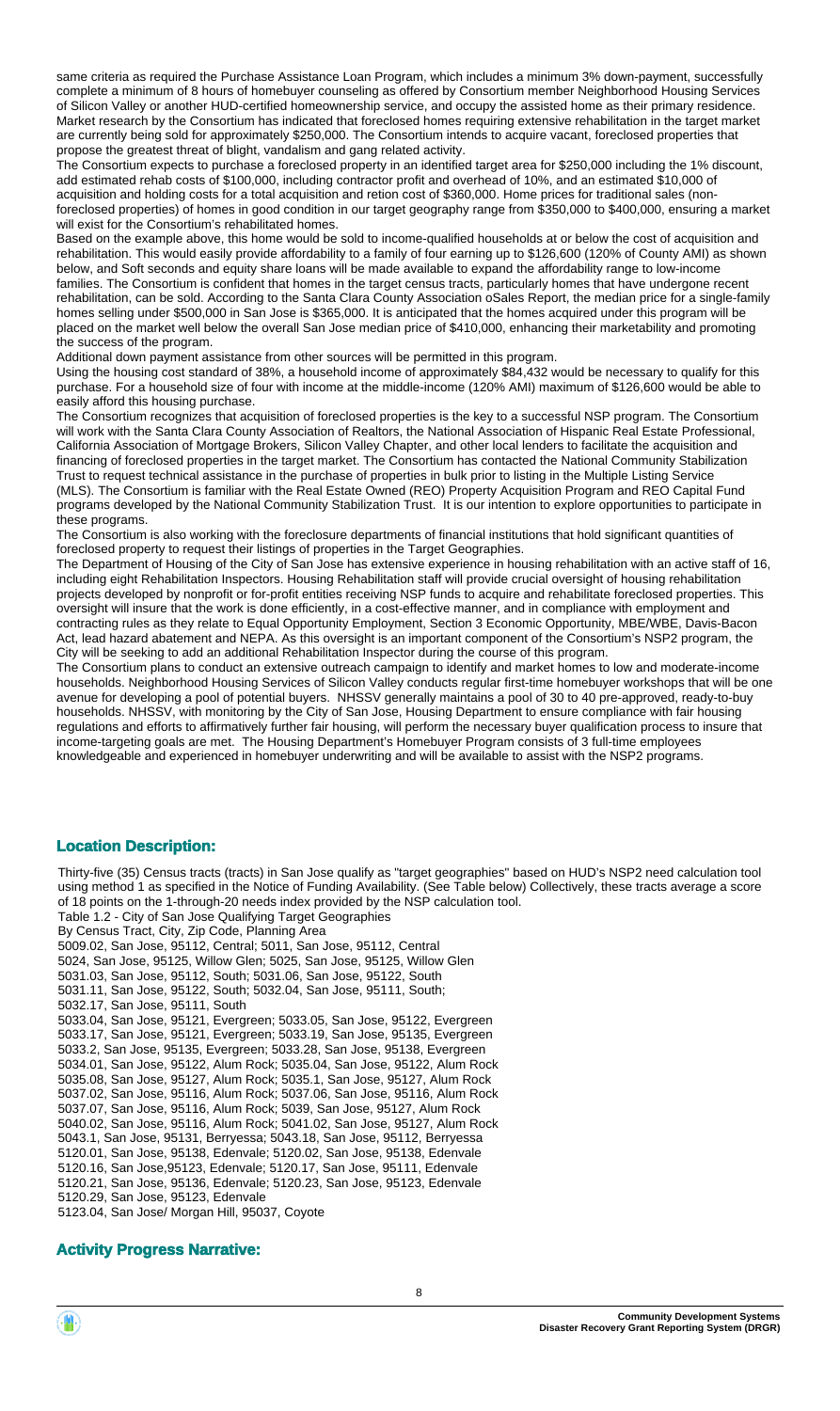Taylor Oaks Apartments B-02-400 Activity Description

A total of \$82,194.00 of program income was received during the reporting period.

There were five (5) income qualified new households that moved into the community and maintains 99% occupancy. Taylor Oaks continues to provide housing to 58 households per their regulatory agreement as well as continues to follow their affirmative marketing plan. The property has experienced no operating issues. There are currently no issues filling vacant units quickly and the property maintains a waitlist. Annual inspection for this property was most recently completed on June 30, 2021. Monterey Village E-03-200 Activity Description

No program income was generated during the reporting period.

There were no new households that moved into the community and the community maintains 99% occupancy. Monterey Village continues to provide housing to 18 households per their regulatory agreement as well as continues to follow their affirmative marketing plan. The property has experienced no operating issues. There are currently no issues filling vacant units quickly and the property maintains a waitlist. Annual inspection for this property was most recently completed on June 30, 2021. Ford Road Plaza E-03-200 Activity Description

A total of \$24,283.00 of program income was received during the reporting period.

There were four (4) income qualified new households that moved into the community and maintains 99% occupancy. Ford & Monterey (Family Apartments) continues to provide housing to 74 households per their regulatory agreement as well as continues to follow their affirmative marketing plan. The property has experienced no operating issues. There are currently no issues filling vacant units quickly and the property maintains a waitlist. Annual inspection for this property was most recently completed on June 30, 2021.

Dream Home B-02-300 Activity Description

A total of \$342,164.37 of program income was received during the reporting period. Five (5) paid-off their loans by either selling or refinancing. Additionally, one (1) homeowner decided to make a payment towards their outstanding balance. There are no difficulties for these homeowners. The real estate market remains especially strong despite COVID, homes are selling quickly. Further, interest rates have fallen to record lows, so borrowers can refinance their first loans to lower their monthly payments.

#### **Accomplishments Performance Measures**

|                                    | <b>This Report Period</b> | <b>Cumulative Actual Total / Expected</b> |
|------------------------------------|---------------------------|-------------------------------------------|
|                                    | <b>Total</b>              | <b>Total</b>                              |
| #Additional Attic/Roof             | 0                         | 24/24                                     |
| #Dishwashers replaced              | 0                         | 38/38                                     |
| #Efficient AC added/replaced       | 0                         | 26/26                                     |
| <b>#Energy Star Replacement</b>    | 0                         | 173/173                                   |
| #Light fixtures (outdoors)         | 0                         | 146/146                                   |
| #Light Fixtures (indoors)          | 0                         | 366/366                                   |
| #Low flow showerheads              | 0                         | 48/49                                     |
| #Low flow toilets                  | 0                         | 66/66                                     |
| # of Properties                    | 0                         | 41/41                                     |
| <b>#Replaced hot water heaters</b> | 0                         | 34/34                                     |
| <b>#Replaced thermostats</b>       | 0                         | 26/23                                     |
| #Units with bus/rail access        | 0                         | 41/41                                     |
|                                    |                           |                                           |

|                         | <b>This Report Period</b> | <b>Cumulative Actual Total / Expected</b> |
|-------------------------|---------------------------|-------------------------------------------|
|                         | <b>Total</b>              | <b>Total</b>                              |
| # of Housing Units      |                           | 41/41                                     |
| # of Singlefamily Units |                           | 41/41                                     |

#### **Beneficiaries Performance Measures**

|                 | <b>This Report Period</b> |            | <b>Cumulative Actual Total / Expected</b> |       |            |              |          |
|-----------------|---------------------------|------------|-------------------------------------------|-------|------------|--------------|----------|
|                 | Low                       | <b>Mod</b> | <b>Total</b>                              | Low   | <b>Mod</b> | <b>Total</b> | Low/Mod% |
| # of Households | 0                         |            |                                           | 24/24 | 17/17      | 41/41        | 100.00   |
| # of Persons    | $\Omega$                  |            |                                           | 0/0   | 0/0        | 0/0          | 0        |
| # Owner         | 0                         |            |                                           | 24/24 | 17/17      | 41/41        | 100.00   |

### **Activity Locations**

**No Activity Locations found.**

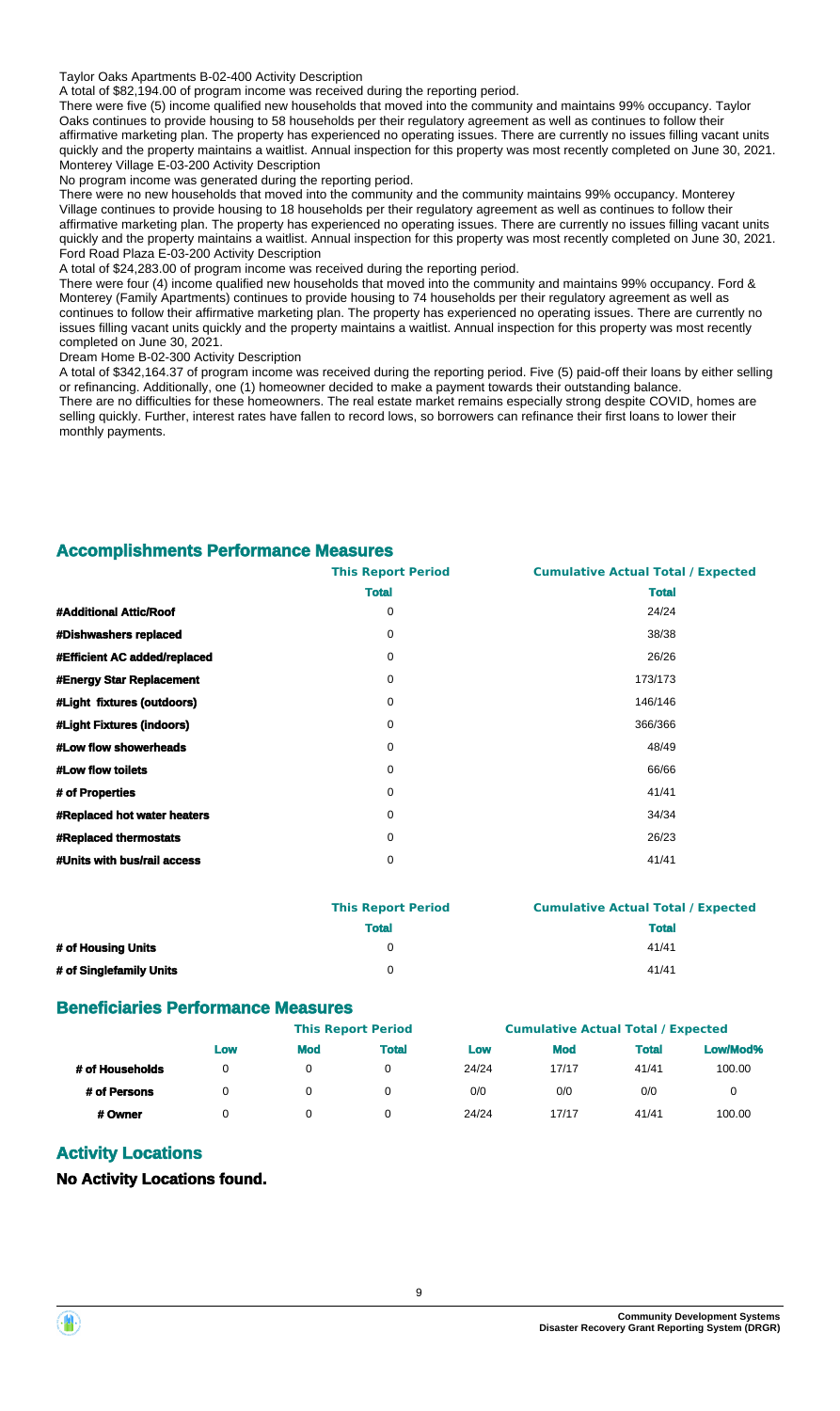## **Other Funding Sources Budgeted - Detail**

## **No Other Match Funding Sources Found**

**Activity Supporting Documents:** None



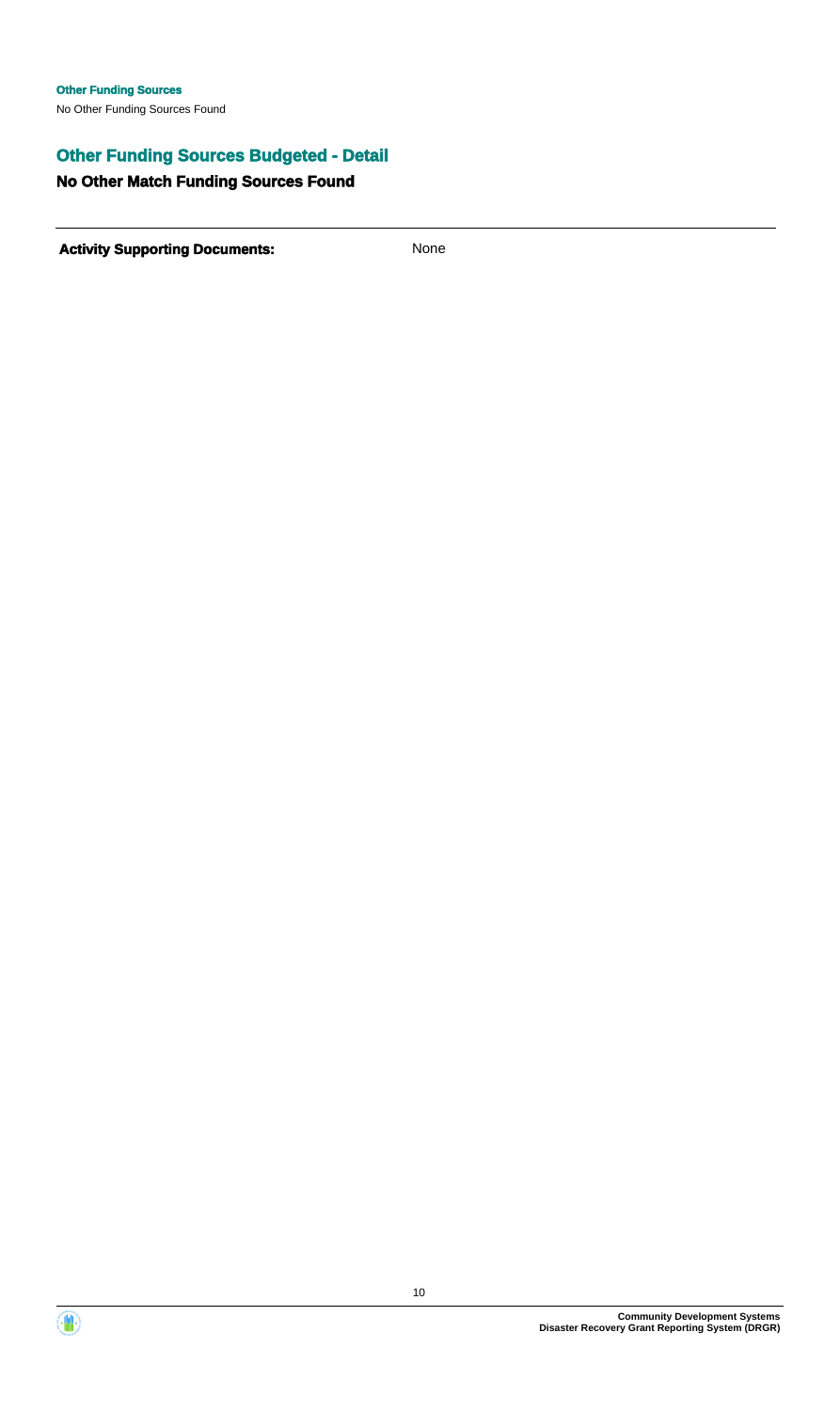## **Grantee Activity Number: B-02-400 Activity Title: 25% Set-Aside Rental Program**

| <b>Overall</b>                                 | Oct 1 thru Sep 30, 2021 To Date |                |
|------------------------------------------------|---------------------------------|----------------|
| <b>Total Projected Budget from All Sources</b> | \$0.00                          | \$5,350,000.00 |
| <b>Total Budget</b>                            | \$0.00                          | \$5,350,000.00 |
| <b>Total Obligated</b>                         | \$0.00                          | \$5,350,000.00 |
| <b>Total Funds Drawdown</b>                    | \$0.00                          | \$5,350,000.00 |
| <b>Program Funds Drawdown</b>                  | \$0.00                          | \$4,619,177.92 |
| <b>Program Income Drawdown</b>                 | \$0.00                          | \$730,822.08   |
| <b>Program Income Received</b>                 | \$82,194.00                     | \$217,081.00   |
| <b>Total Funds Expended</b>                    | \$0.00                          | \$5,350,000.00 |
| City of San Jose                               | \$0.00                          | \$5,350,000.00 |
| <b>Most Impacted and Distressed Expended</b>   | \$0.00                          | \$0.00         |

## **Activity Description:**

Q4 2017 - Green measures were added to this report. This project required substantial rehabilitation of nearly all 58 units. In October 2012, the Architect of Record validated that the targeted Green Point rating of 26 was met. The developer implemented the proposed measures including a cool TPO roof system, bike lockers, artifical turf, drought tolerant landscaping and green certified vinyl flooring.

Q4 2013 - To accurately reflect the actual multifamily units completed under this Activity, a revision is being made. The original Activity goal of 23 is revised to 58 actual units at Taylor Oaks Apartments, which was completed in September 2012. The Consortium will allocate up to \$5,250,000 for loans to eligible nonprofit or responsible for-profit affordable housing developers for the acquisition and rehabilitation of foreclosed properties to create a minimum of 23 affordable, permanent rental housing, at the HOME Low Rent Limits or any HUD rent consistent with the policies and procedures, to individuals and families at or below 50% AMI. A maximum loan of \$150,000 will be available to a qualified nonprofit for each bed/unit of affordable housing created. Flexible Terms of the loan to nonprofits include up to a 4.00% interest rate, for at least a 30-year loan term with the minimum required affordability period or as consistent with the policies and procedures manual. Deferred loans will be considered to ensure affordability and project feasibility. The nonprofit will also be required to submit a property management plan for review and approval by the Housing Department Asset Manager. Annual inspection for maintenance, local housing standards and rent roll. Nonprofits providing permanent housing solutions to special needs populations will also be required to document support services funding.

## **Location Description:**

35 Census Tracts in San Jose that score an average of 18 or higher on HUD's NSP2 foreclosure need tool using Method 1. These Census Tracts comprise our Target Georaphy and are located throughout San Jose. This Target



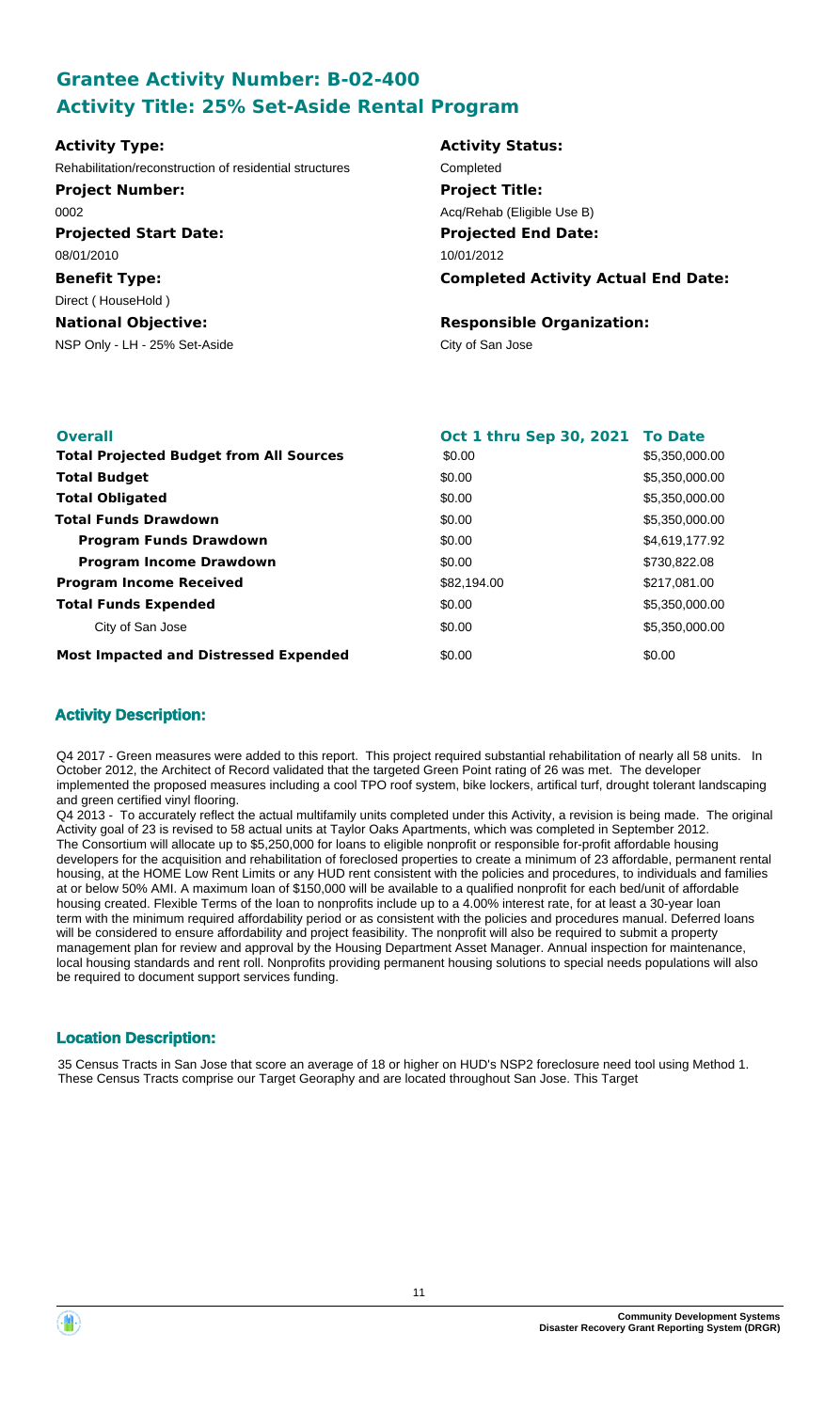Geography includes Central San Jose, South San Jose, Alum Rock, Edenvale, Coyote, Willow Glen, Berryessa, and Evergreen.

### **Activity Progress Narrative:**

## **Accomplishments Performance Measures**

|                                  | <b>This Report Period</b> | <b>Cumulative Actual Total / Expected</b> |
|----------------------------------|---------------------------|-------------------------------------------|
|                                  | <b>Total</b>              | <b>Total</b>                              |
| # ELI Households (0-30% AMI)     | 0                         | 6/6                                       |
| #Low flow showerheads            | 0                         | 58/58                                     |
| #Low flow toilets                | 0                         | 58/58                                     |
| # of Properties                  | 0                         | 2/2                                       |
| # of Substantially Rehabilitated | 0                         | 58/58                                     |
| <b>#Refrigerators replaced</b>   | 0                         | 58/58                                     |
| #Units with bus/rail access      | 0                         | 58/58                                     |
|                                  |                           |                                           |

|                        | <b>This Report Period</b> | <b>Cumulative Actual Total / Expected</b> |
|------------------------|---------------------------|-------------------------------------------|
|                        | <b>Total</b>              | <b>Total</b>                              |
| # of Housing Units     |                           | 58/58                                     |
| # of Multifamily Units |                           | 58/58                                     |

#### **Beneficiaries Performance Measures**

|                 |     |            | <b>This Report Period</b> |       | <b>Cumulative Actual Total / Expected</b> |              |          |
|-----------------|-----|------------|---------------------------|-------|-------------------------------------------|--------------|----------|
|                 | Low | <b>Mod</b> | <b>Total</b>              | Low   | <b>Mod</b>                                | <b>Total</b> | Low/Mod% |
| # of Households | 0   |            |                           | 58/58 | 0/0                                       | 58/58        | 100.00   |
| # of Persons    | 0   |            |                           | 0/0   | 0/0                                       | 0/0          |          |
| # Renter        |     |            |                           | 58/58 | 0/0                                       | 58/58        | 100.00   |

## **Activity Locations**

## **No Activity Locations found.**

#### **Other Funding Sources**

No Other Funding Sources Found

## **Other Funding Sources Budgeted - Detail**

**Match Sources Amount** Housing Trust Silicon Valley Matching Funds **Example 2018** 250,000.00

Subtotal Match Sources

Activity **Supporting Documents:** None

## **Project # / 0004 / Construction (Eligible Use E)**



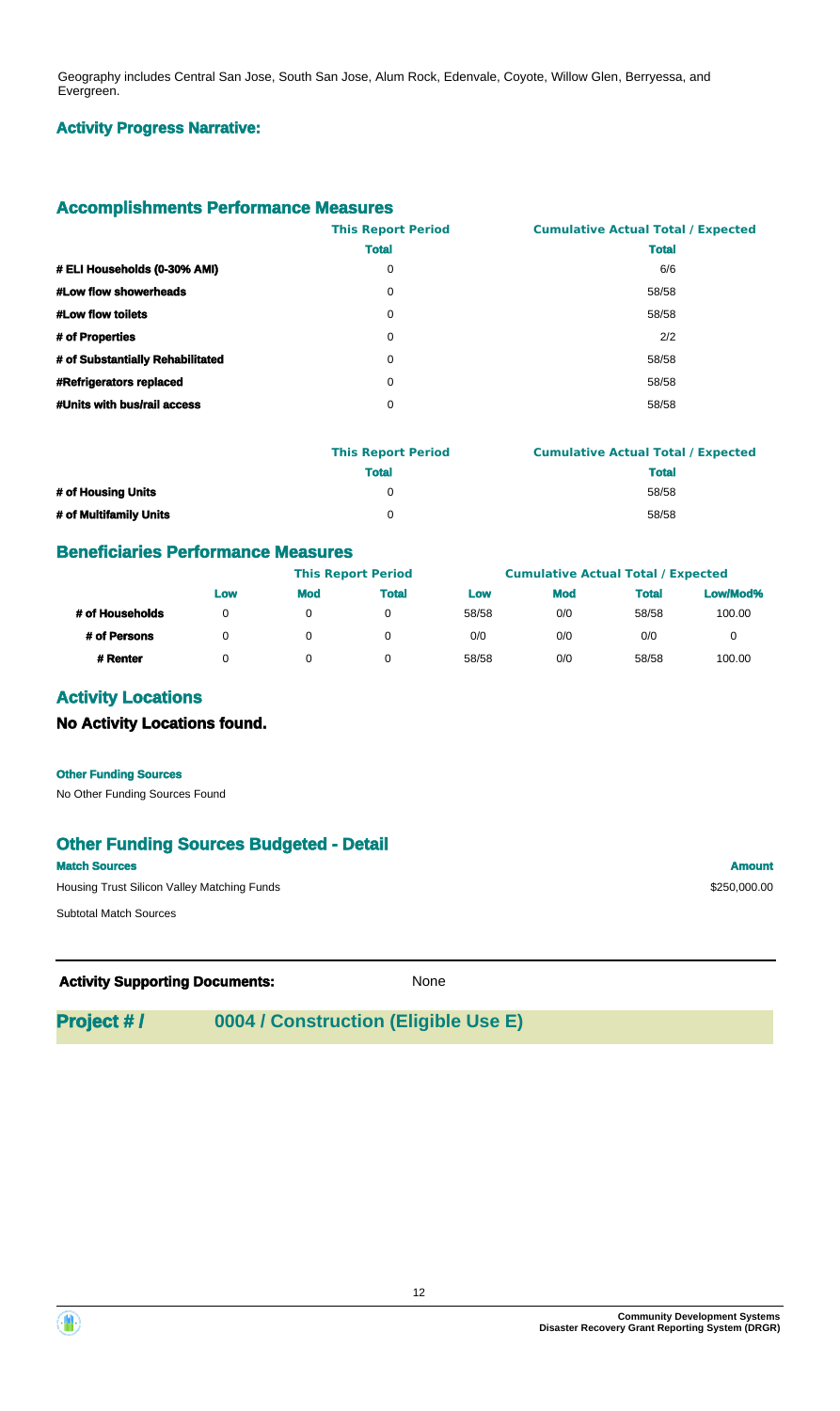## **Grantee Activity Number: E-03-200 Activity Title: Development of Vacant Properties - 25% Set-Aside**

| <b>Activity Status:</b>                    |
|--------------------------------------------|
| Completed                                  |
| <b>Project Title:</b>                      |
| Construction (Eligible Use E)              |
| <b>Projected End Date:</b>                 |
| 02/28/2015                                 |
| <b>Completed Activity Actual End Date:</b> |
|                                            |
| <b>Responsible Organization:</b>           |
| City of San Jose                           |
|                                            |
|                                            |

| <b>Overall</b>                                 | Oct 1 thru Sep 30, 2021 To Date |                |
|------------------------------------------------|---------------------------------|----------------|
| <b>Total Projected Budget from All Sources</b> | \$0.00                          | \$4,966,666.31 |
| <b>Total Budget</b>                            | \$0.00                          | \$4,966,666.31 |
| <b>Total Obligated</b>                         | \$0.00                          | \$4,966,666.31 |
| <b>Total Funds Drawdown</b>                    | \$0.00                          | \$4,966,666,31 |
| <b>Program Funds Drawdown</b>                  | \$0.00                          | \$2,371,071.21 |
| <b>Program Income Drawdown</b>                 | \$0.00                          | \$2,595,595.10 |
| <b>Program Income Received</b>                 | \$4,416,00                      | \$82,697.95    |
| <b>Total Funds Expended</b>                    | \$0.00                          | \$4,966,666.31 |
| City of San Jose                               | \$0.00                          | \$4,966,666.31 |
| <b>Most Impacted and Distressed Expended</b>   | \$0.00                          | \$0.00         |

### **Activity Description:**

Q4 2017- A minor budget adjustment of \$2,496.02 was made to reconcile project budget. Under Eligible Use E, the Consortium will allocate up to \$5,211,000 for loans to eligible non-profit developers for the redevelopment of vacant properties to create up to 92 units of affordable, permanent rental housing, at the HOME Low Rent or any HUD rent consistent with the policies and procedures, to individuals and families at or below 50% AMI. A maximum loan of \$175,000 will be available to a qualified nonprofit for each unit of affordable housing created. Flexible Terms of the loan to nonprofits include an up to 4.00% interest rate, for at least a 30-year loan term with the minimum affordability requirement or consistent with the policies and procedures manual. Deferred loans will be considered to ensure affordability and project feasibility. The nonprofit will also be required to submit a property management plan for review and approval by the Housing Department Asset Manager as well as Annual inspection for maintenance, local housing standards and rent roll. Nonprofits providing permanent housing solutions to special needs populations will also be required to document support services funding.

## **Location Description:**

35 Census Tracts in San Jose that score an average of 18 or higher on HUD's NSP2 foreclosure need tool using Method 1. These Census Tracts comprise our Target Georaphy and are located throughout San Jose. This Target Geography includes Central San Jose, South San Jose, Alum Rock, Edenvale, Coyote, Willow Glen, Berryessa, and Evergreen.

## **Activity Progress Narrative:**